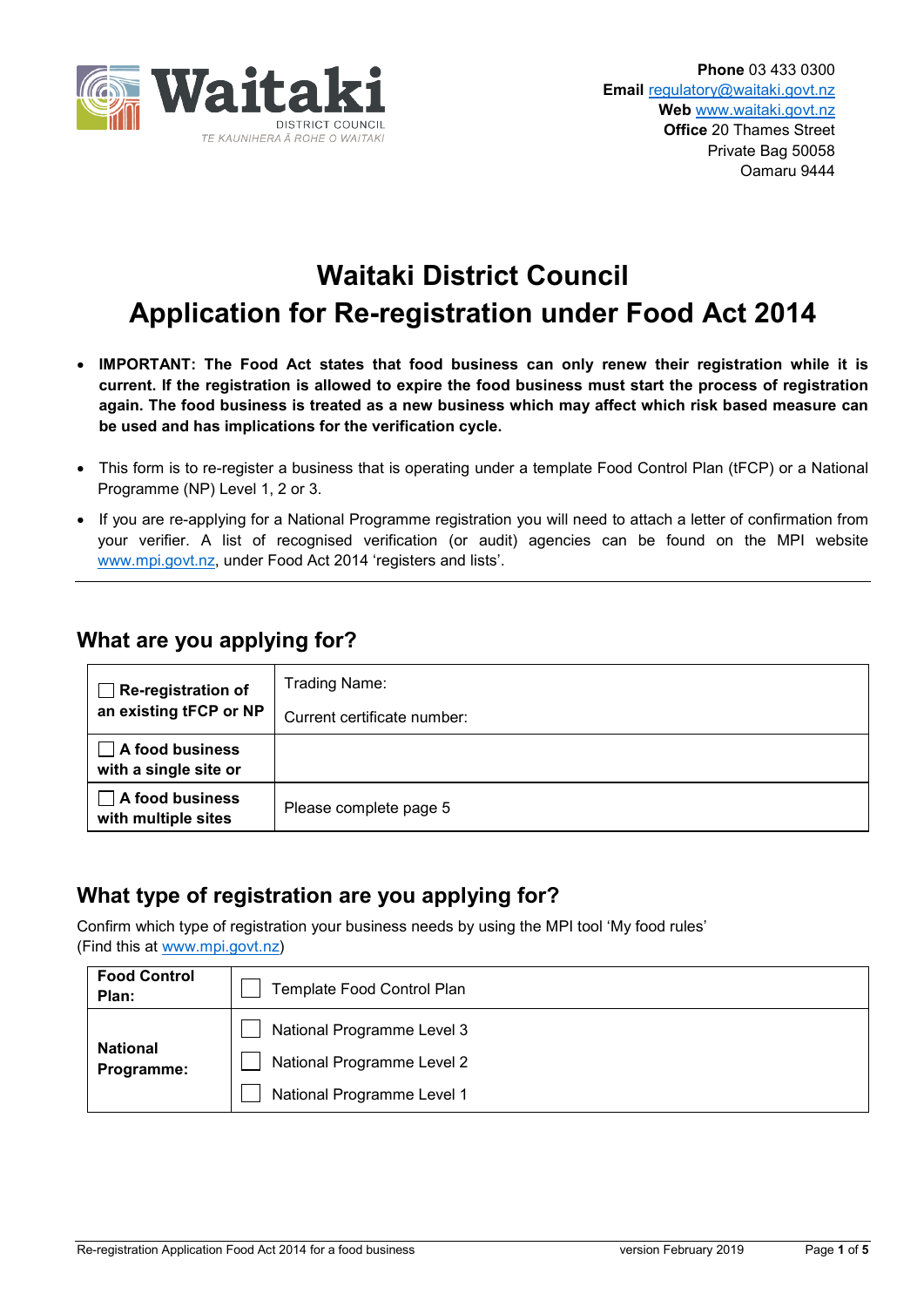# **Who is the operator of the food business? (Please also complete page 5 there are multiple sites)**

| Legal Name(s)<br>of Operator (e.g.<br>registered<br>company,<br>partnership or<br>individual): |                                                                                           | I have attached a copy of the company name registration from the New Zealand Companies office<br>(www.companies.govt.nz)                                                   |  |                                                          |                                                                                           |      |                                                                                                                                                                                                              |
|------------------------------------------------------------------------------------------------|-------------------------------------------------------------------------------------------|----------------------------------------------------------------------------------------------------------------------------------------------------------------------------|--|----------------------------------------------------------|-------------------------------------------------------------------------------------------|------|--------------------------------------------------------------------------------------------------------------------------------------------------------------------------------------------------------------|
| <b>Trading Name:</b><br>(if different)                                                         |                                                                                           |                                                                                                                                                                            |  |                                                          |                                                                                           |      |                                                                                                                                                                                                              |
| <b>NZ Business</b><br>Number:                                                                  |                                                                                           | If you have a New Zealand Business Number (NZBN), provide this. For more information about NZBN's,<br>including how to get one, see https://www.business.govt.nz/companies |  |                                                          |                                                                                           |      |                                                                                                                                                                                                              |
| <b>Operator Address and Contact Details</b>                                                    |                                                                                           |                                                                                                                                                                            |  |                                                          |                                                                                           |      |                                                                                                                                                                                                              |
| from the public register by ticking the box below.                                             |                                                                                           |                                                                                                                                                                            |  |                                                          |                                                                                           |      | You must provide this information to be registered. However, if the address is a private dwelling, you may ask that the address is withheld                                                                  |
| <b>Business Location</b>                                                                       |                                                                                           |                                                                                                                                                                            |  |                                                          |                                                                                           |      |                                                                                                                                                                                                              |
| <b>Address:</b><br>(or base for<br>mobile vehicles<br>& stalls)                                |                                                                                           |                                                                                                                                                                            |  |                                                          |                                                                                           |      |                                                                                                                                                                                                              |
| <b>Postal Address</b>                                                                          |                                                                                           |                                                                                                                                                                            |  |                                                          | This address is a private dwelling and I wish it to be withheld from the public register. |      |                                                                                                                                                                                                              |
| <b>Address:</b><br>where you want<br>your certificate &<br>letters sent                        | This address is a private dwelling and I wish it to be withheld from the public register. |                                                                                                                                                                            |  |                                                          |                                                                                           |      |                                                                                                                                                                                                              |
| Telephone:                                                                                     |                                                                                           |                                                                                                                                                                            |  |                                                          |                                                                                           | Fax: |                                                                                                                                                                                                              |
| Email:                                                                                         |                                                                                           |                                                                                                                                                                            |  |                                                          |                                                                                           |      |                                                                                                                                                                                                              |
| Website:                                                                                       |                                                                                           |                                                                                                                                                                            |  |                                                          |                                                                                           |      |                                                                                                                                                                                                              |
| Rego<br>Number:                                                                                |                                                                                           | If your business is a mobile food<br>van what is the registration<br>number?                                                                                               |  | <b>Food Stall</b><br><b>Trading</b><br><b>Locations:</b> | If your business is a food stall where do you wish to trade?                              |      |                                                                                                                                                                                                              |
| <b>Contact Person Details</b>                                                                  |                                                                                           |                                                                                                                                                                            |  |                                                          |                                                                                           |      |                                                                                                                                                                                                              |
|                                                                                                |                                                                                           |                                                                                                                                                                            |  |                                                          |                                                                                           |      | The contact person details entered below will be used for communications about your registration, such as<br>arranging audits and renewal reminders. Contact WDC Environmental Health if the details change. |
| Name:                                                                                          |                                                                                           |                                                                                                                                                                            |  |                                                          |                                                                                           |      |                                                                                                                                                                                                              |
| <b>Position:</b>                                                                               |                                                                                           |                                                                                                                                                                            |  |                                                          |                                                                                           |      |                                                                                                                                                                                                              |
| <b>Mobile:</b>                                                                                 |                                                                                           |                                                                                                                                                                            |  |                                                          | <b>Other</b><br>telephone:                                                                |      |                                                                                                                                                                                                              |
| Email:                                                                                         |                                                                                           |                                                                                                                                                                            |  |                                                          |                                                                                           |      |                                                                                                                                                                                                              |
| Day-to-day                                                                                     |                                                                                           | Name:                                                                                                                                                                      |  |                                                          |                                                                                           |      | By entering an email address you consent to being sent information and notifications electronically, if required.                                                                                            |
| manager: (if<br>different from                                                                 |                                                                                           | <b>Position:</b>                                                                                                                                                           |  |                                                          |                                                                                           |      |                                                                                                                                                                                                              |
| contact person)                                                                                |                                                                                           |                                                                                                                                                                            |  |                                                          |                                                                                           |      |                                                                                                                                                                                                              |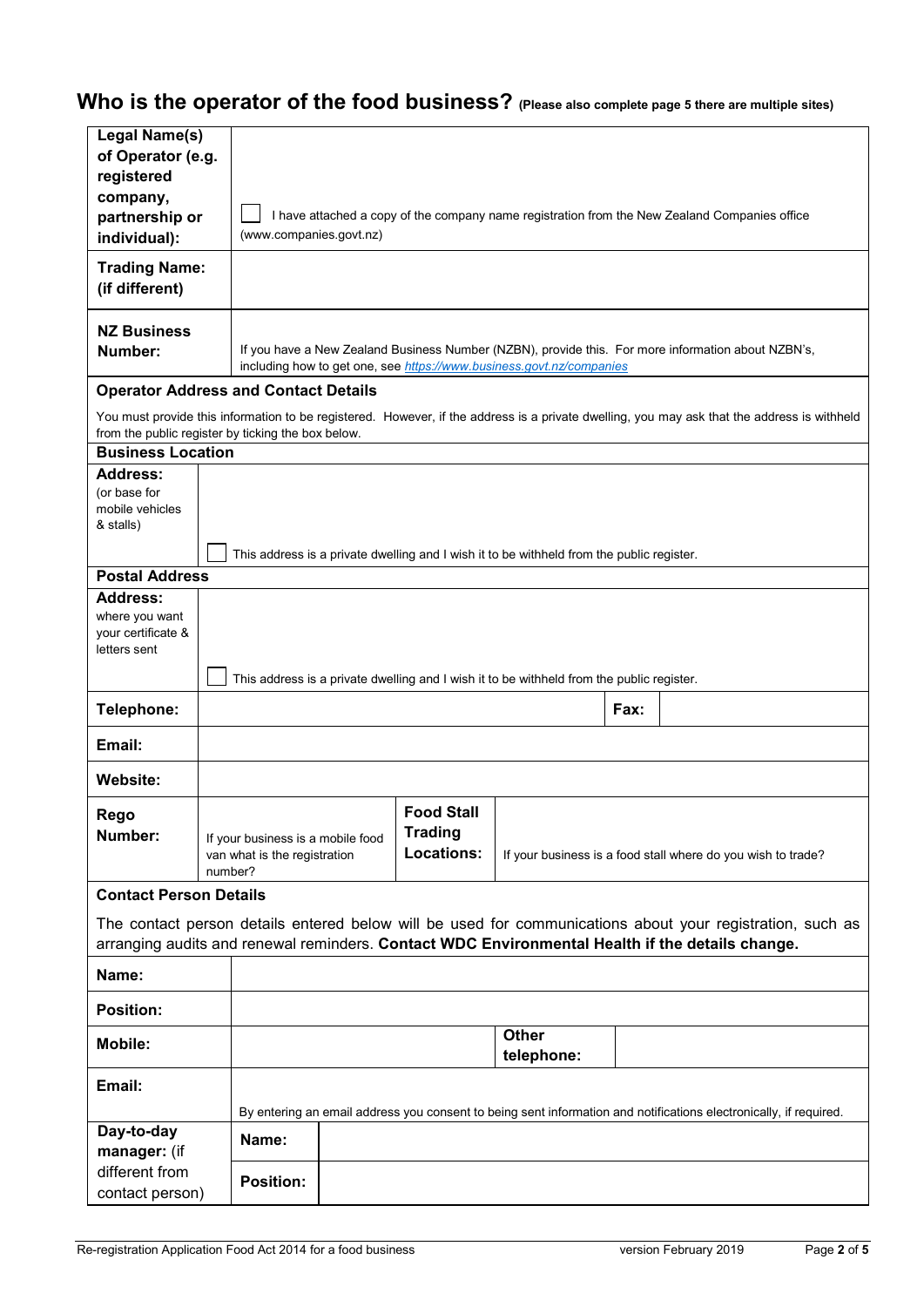# **Who will be doing your verification?**

| <b>Food Control</b>           | Waitaki District Council will be your verifier (auditor) as you are registering a template Food Control Plan.                                                     |  |  |  |
|-------------------------------|-------------------------------------------------------------------------------------------------------------------------------------------------------------------|--|--|--|
| Plan:                         | Tick here to acknowledge acceptance of WDC as verifier.                                                                                                           |  |  |  |
| <b>National</b><br>Programme: | I have attached a letter of confirmation from my verification agency.<br>My last verification was on (date)<br>and the outcome was<br>(acceptable/non acceptable) |  |  |  |

# **Have you attached the scope of operations document for your business?**

| $\Box$ Scope of Operations is not required as there have been no significant changes to the operation of the |
|--------------------------------------------------------------------------------------------------------------|
| business                                                                                                     |

Scope of Operations attached with changes to the business noted. (Find this at [www.mpi.govt.nz](http://www.mpi.govt.nz/) Forms and templates)

If your business changes in any way you must notify Waitaki District Council, Environmental Health to update.

## **Applicant Statement**

#### **I confirm that:**

- 1) I am authorised to make this application as the operator or a person with legal authority to act on behalf of the operator; and
- 2) The information supplied in this application is truthful and accurate to the best of my knowledge and belief; and
- 3) Neither I nor any directors, partners or managers of the business concerned have been convicted, whether in New Zealand or overseas, of any offences relating to fraud or dishonesty or relating to management, control or business activities in respect of businesses of a kind (whether in New Zealand or elsewhere) that are regulated under the Food Act 2014; and
- 4) The operator is resident in New Zealand within the meaning of section YD 1 or YD 2 (excluding section YD 2(2)) of the Income Tax Act 2007; and
- 5) The operator of the food business is able to comply with the requirements of the Food Act 2014.

| Name:             | Job<br>Title: |  |
|-------------------|---------------|--|
| <b>Signature:</b> | Date:         |  |

### **Payment Details**

| <b>Payment Options</b>                                                                               |                                              |  |  |  |  |
|------------------------------------------------------------------------------------------------------|----------------------------------------------|--|--|--|--|
| Cash/Eftpos                                                                                          | □ Cheque payable to Waitaki District Council |  |  |  |  |
| Bank transfer to account 02 0940 0156400 00 Particulars: Name, Code: Food, Reference: Invoice Number |                                              |  |  |  |  |
| Visa/Mastercard by phone 03 433 0300 (Note: Credit cards have a 1.5% surcharge)                      |                                              |  |  |  |  |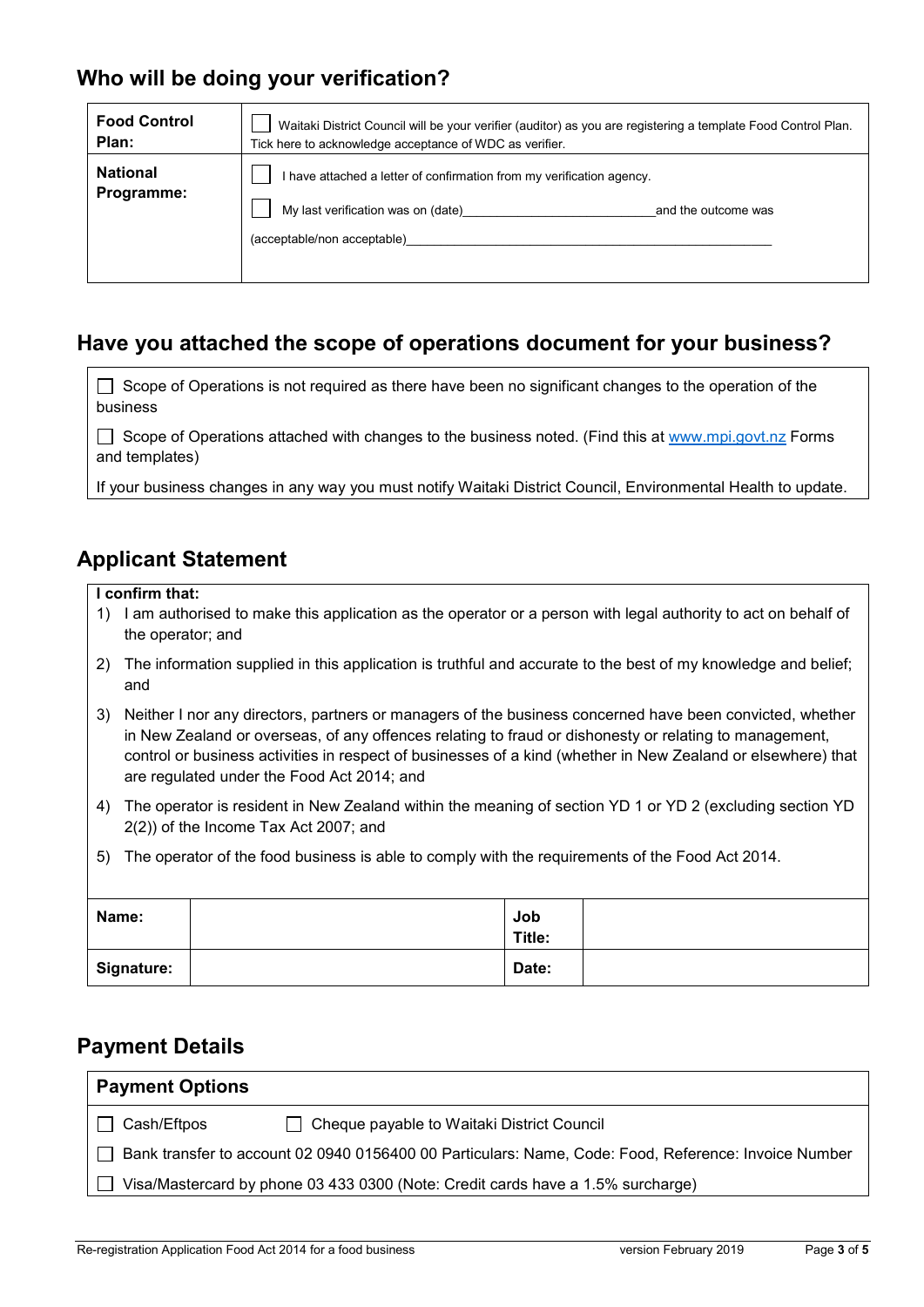| Final Check before sending your application to: Waitaki District Council<br>Private Bag 50058, Oamaru 9444 or Email regulatory@waitaki.govt.nz                                                                                                                                                                                                                                         |  |  |  |  |  |
|----------------------------------------------------------------------------------------------------------------------------------------------------------------------------------------------------------------------------------------------------------------------------------------------------------------------------------------------------------------------------------------|--|--|--|--|--|
| Have you:                                                                                                                                                                                                                                                                                                                                                                              |  |  |  |  |  |
| filled this form in completely and legibly?<br>attached a completed scope of operations document if necessary?<br>attached a letter from your verifier if that isn't Council?<br>attached copies of company registration certificates if you have a registered limited<br>liability company?<br>read and signed the Applicant Statement?<br>included fee payment for this application? |  |  |  |  |  |

## **What happens next?**

#### **Once you have submitted your application**

Your application for re-registration will be processed as soon as your completed application form and payment are received.

We will forward a Certificate of Registration.

We will update and confirm your registration on the Ministry for Primary Industries public register

#### **Collection of Information**

#### **Collection of Personal Information:**

Pursuant to Principle 3 of the Privacy Act 1993, we advise that:

- This information is being collected for the purpose of registering under the Food Act 2014; and
- The recipient of this information, which is the agency that will collect and hold the information, is Waitaki District Council, Private Bag 50058, Oamaru 9444; and
- Some of the information collected will be displayed on a public register; and
- The collection of information is authorised under section 53 or section 83 of the Food Act 2014, which ever applies. The provision of this information is necessary in order to process an application for registration under either section 53 or section 83; and
- The supply of this information is voluntary; and
- Failure to provide the requested information is likely to result in a return of this application form to the applicant, and may ultimately result in a refusal to register, in accordance with section 54 and 57 or section 84 and 87, of the Food Act 2014, which ever applies; and
- Under Principles 6 and 7 of the Privacy Act 1993, you have the right of access to, and correction of, any personal information that you have provided.

#### **Collection of Official Information:**

- All information provided to the Ministry for Primary Industries is official information and may be subject to a request made under the Official Information Act 1982.
- If a request is made under that Act for information you have provided in this application, the Waitaki District Council must consider any such request in accordance with its obligations under the Official Information Act 1982 and any other applicable legislation.